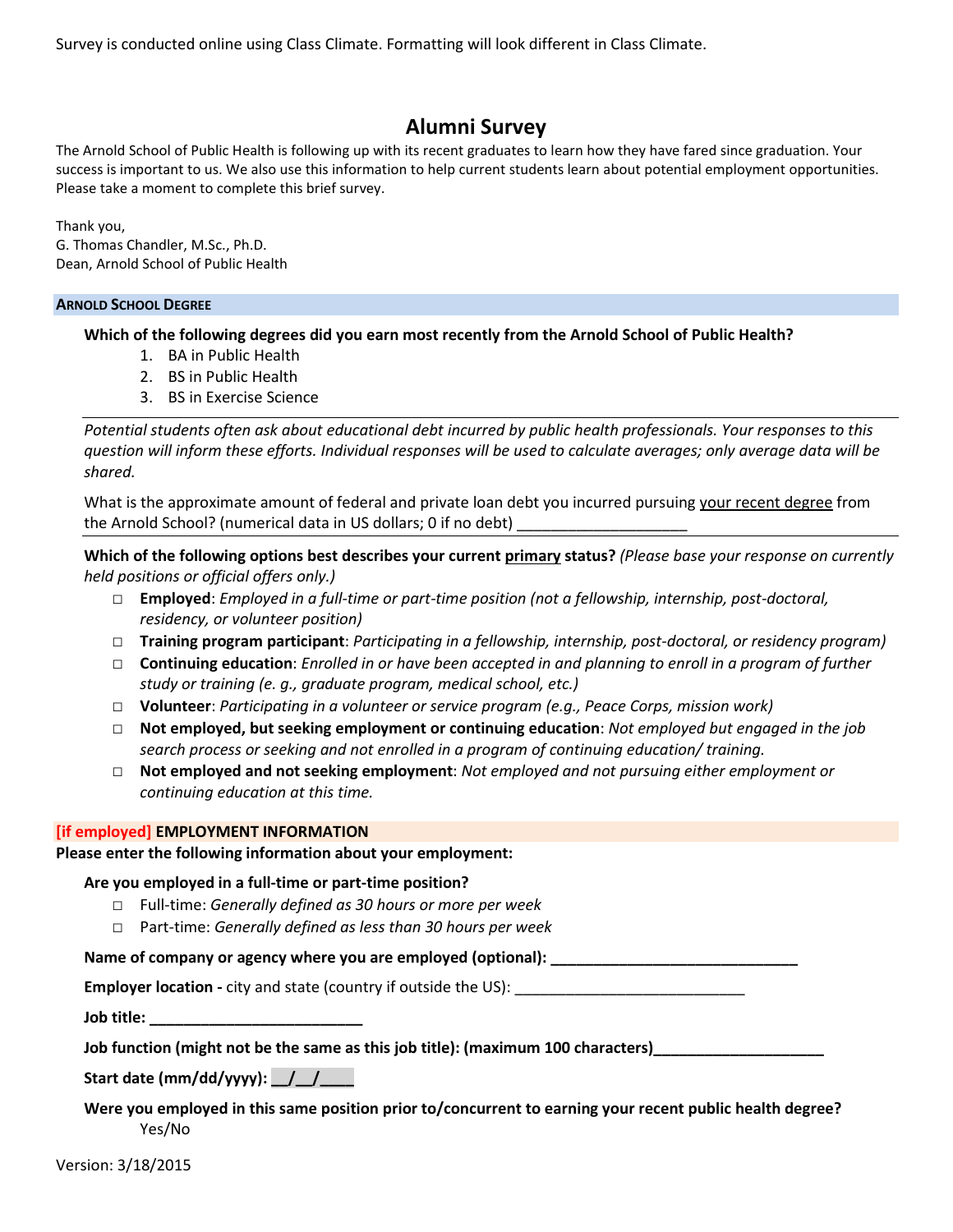### **Which of the following best describes your primary employment sector?**

- □ **Academic institution**: Includes elementary, secondary, or post-secondary academic institution. [ask academic institution detail]
- □ **Government Agency**: Includes U.S. Federal, State, Local, or Tribal government agency; U.S. Military; or non-U.S. government. [ask government detail]
- □ **Healthcare organization**: Includes hospital or healthcare provider, managed care organization, etc.
- □ **For-profit business, industrial, or commercial firm**: Includes health insurance or health IT company; consulting firm; marketing, public relations, or communications firm; pharmaceutical, biotech, or medical device firm; or other industrial, commercial, or for-profit firm.
- □ **Non-profit organization**: Includes association, foundation, voluntary, NGO, non-profit health insurance, or other non-profit organization
- □ **Self-employed**
- □ **Other** sector, please specify below [show other type]

# **[If sector = academic] Which of the following best describes your academic employment setting?**

- □ Elementary or secondary academic institution (e.g., public or private school, school district, etc.)
- □ Post-secondary academic institution (e.g., community college, university, etc.)
- □ Other academic setting *(please specify below)*

*if other]* Other academic setting:

# **[if sector = government]: Which of the following best describes your government employment setting?**

- $\Box$  U.S. federal government health agency (DHHS, CDC, NIH, HRSA, etc.)
- □ Other U.S. federal government agency (not a health agency)
- □ State health department
- □ Other state government (not health department)
- □ Local (county or city) health department
- □ Other local government (not health department)
- □ Tribal government
- □ U.S. Military
- □ Government, non-U.S.
- □ Other government setting *(please specify below)*

**[if other]** Other government setting: \_\_\_\_\_\_\_\_\_\_\_\_\_\_\_\_

**[if sector = other]** Other sector \_\_\_\_\_\_\_

**Do you consider your work health-related?** Yes/No

## **Do you consider your work public health-related?** Yes/No

*Prospective students often ask about the range of salaries available to graduates in the many public health disciplines. Please indicate your annual base salary and any guaranteed first year bonus (e.g. sign-on and/or year-end). Your answers will be kept strictly confidential. They will be used to calculate averages; only average data will be shared.*

Annual Base Salary: (numerical value in US dollars)\_\_\_\_\_\_\_\_\_\_\_\_\_\_\_\_\_\_\_\_\_\_\_\_\_\_\_\_\_

First Year Bonus: (numerical value in US dollars; 0 if no bonus)

## **[if continuing education in PH or other] EDUCATIONAL INFORMATION**

**Please enter the following information about the educational program in which you are now enrolled:**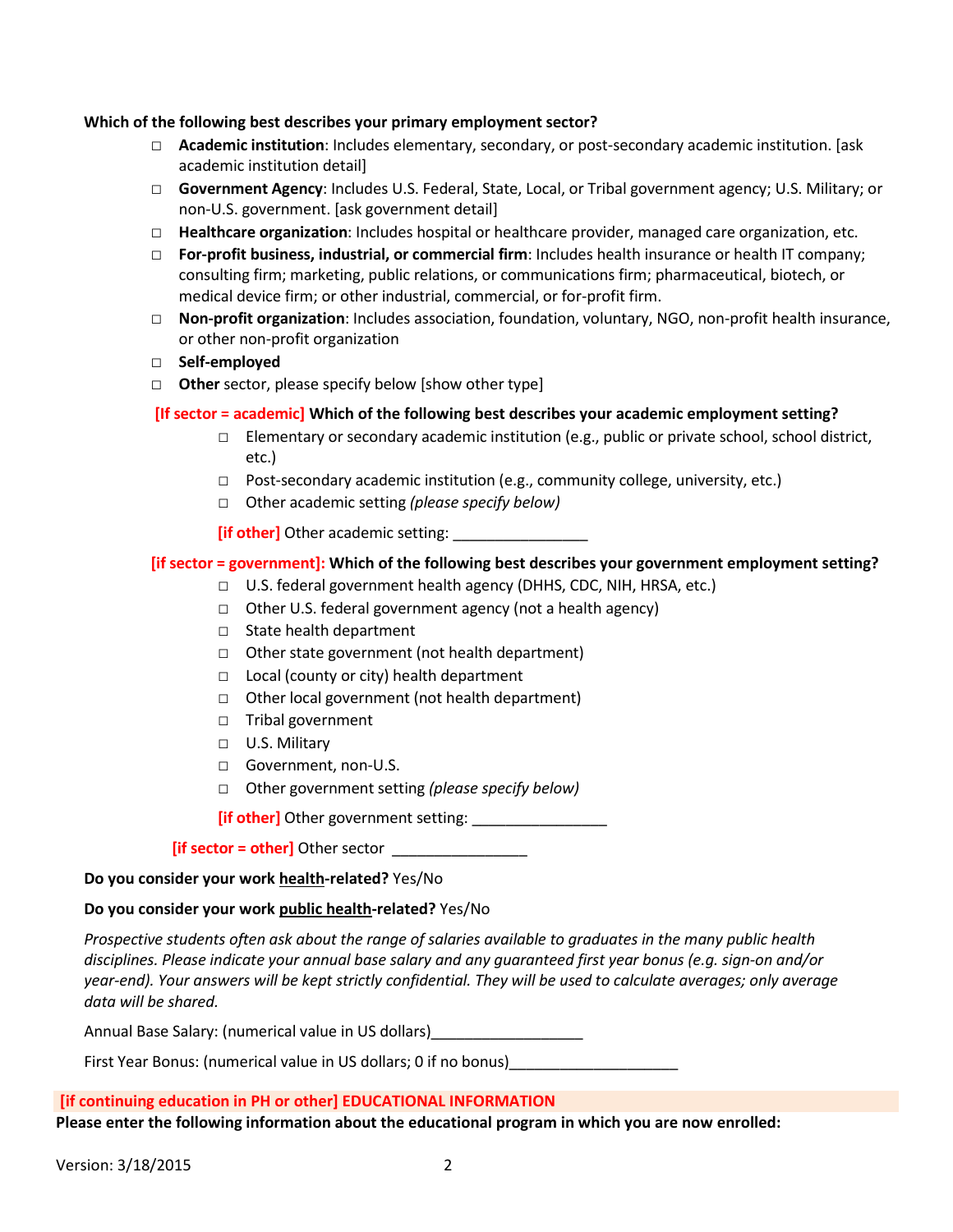### **What is your area of study?**

- □ Public health degree/training program
- □ Medical degree/training program
- □ Other degree/training program

#### What degree are you seeking (e.g., MS, MA, MBA, PhD, etc.):

**In what program/major? \_\_\_\_\_\_\_\_\_\_\_\_\_\_\_\_\_\_**

**Institution name: \_\_\_\_\_\_\_\_\_\_\_\_\_\_**

**Where is the institution located - city and state (country if outside the US)?**

**Are you enrolled full or part-time? Full-time/Part-time** 

#### **[if unemployed seeking or not seeking ] UNEMPLOYMENT INFORMATION**

Which of these best describes your primary reason for being unemployed or not seeking employment?

- 1. Family or personal reasons
- 2. Enrolled/Enrolling in a degree or certificate program
- 3. Unable to find employment related to career goals or area of study
- 4. Unable to find employment at a sufficient level of pay
- 5. Unable to find employment where I live or want to live
- 6. Unable to find any employment
- 7. Other (please specify below) [show other reason]

[if other] Other reason (maximum 100 characters)

#### **SATISFACTION SURVEY**

**Overall, did your Arnold School degree program meet your educational goals?**

Yes, definitely Yes, somewhat Not at all

#### **Would you recommend this degree program to a friend?**

- Yes, definitely
- Yes, with some reservations
- No, probably not
- No, under no circumstances

#### **Overall, how satisfied are you with the education at the Arnold School?**

Very dissatisfied, Dissatisfied, Satisfied, Very Satisfied

## **How satisfied are you with the way the Arnold School prepared your for your chosen career or further education?** Very dissatisfied, Dissatisfied, Satisfied, Very Satisfied

#### **How satisfied are you with the contribution of the Arnold School to your professional and academic growth in each of the following areas** (Very dissatisfied, Dissatisfied, Satisfied, Very Satisfied)

Writing effectively in your field Working cooperatively in a group Communicating effectively in your field Critically analyzing research literature and/or technical writing from your field Preparing for further education in your field Learning independently Understanding different philosophies and cultures Understanding the interaction of society and environment Applying research to problems in your field Recognizing your responsibilities, rights, and privileges as a professional